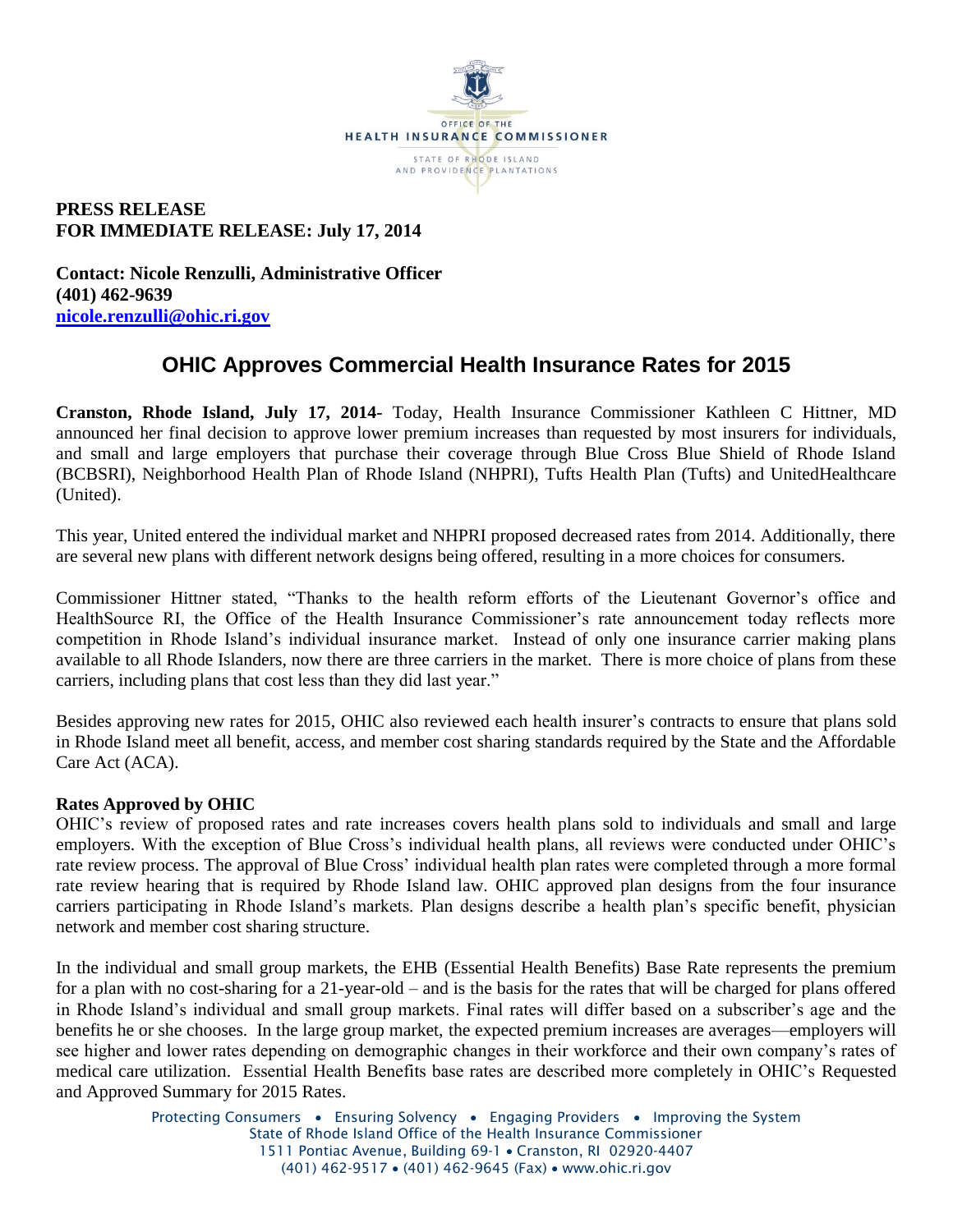| <b>Insurer</b> | <b>Requested</b> | <b>Approved</b>        | <b>Approved</b><br>Rate<br><b>Increase</b> |
|----------------|------------------|------------------------|--------------------------------------------|
| <b>BCBSRI</b>  | \$341.68         | $$328.25$ <sup>1</sup> | from 2014<br>4.5%                          |
| <b>NHPRI</b>   | \$288.99         | \$288.99               | $-7.3%$                                    |
| United         | \$298.77         | \$298.77               | N/A                                        |

## **2015 Individual Essential Health Benefits Base Rates: Requested and Approved**

# **2015 Small Employer Essential Health Benefits Base Rates: Requested and Approved**

| <b>Insurer</b>    | <b>Requested</b> | <b>Approved</b> | <b>Approved</b><br>Rate<br><b>Increase</b><br>from 2014 |
|-------------------|------------------|-----------------|---------------------------------------------------------|
| <b>BCBSRI</b>     | \$369.77         | \$365.51        | 5.2%                                                    |
| <b>NHPRI</b>      | \$314.95         | \$314.95        | $-1.8%$                                                 |
| <b>Tufts HMO</b>  | \$385.56         | \$385.56        | 4.5%                                                    |
| <b>Tufts PPO</b>  | \$388.75         | \$388.75        | 4.7%                                                    |
| <b>United HMO</b> | \$400.48         | $$377.54^2$     | 9.6%                                                    |
| <b>United PPO</b> | \$405.03         | $$381.76^3$     | 9.6%                                                    |

### **2015 Large Employer Average Expected Premium Increases: Requested and Approved**

| Insurer       | <b>Requested</b> | <b>Approved</b> |
|---------------|------------------|-----------------|
| <b>BCBSRI</b> | 9.8%             | 8.4%            |
| Tufts         | 5.0%             | 5.0%            |
| United        | 17.8%            | 11.0%           |

Commissioner Hittner's final decision includes significant changes to insurers' medical expenses and contributions to reserves and profit. For more detailed information, please see the Requested and Approved Summary for 2015 Rates and the BCBSRI Direct Pay Hearing Order.

As this year's rate decision shows, the rising cost of medical care – the prices insurers pay to providers for particular services and the number of services members use – continues to be the main driver of health insurance premium growth.

l

<sup>&</sup>lt;sup>1</sup> Pending final verification. OHIC will review BCBSRI documentation to support approved factors in Commissioner Hittner's order.

<sup>&</sup>lt;sup>2</sup> Pending final verification. OHIC will review United documentation.

<sup>&</sup>lt;sup>3</sup> Pending final verification. OHIC will review United documentation.

<sup>&</sup>lt;sup>4</sup> Pending final verification. OHIC will review United documentation.